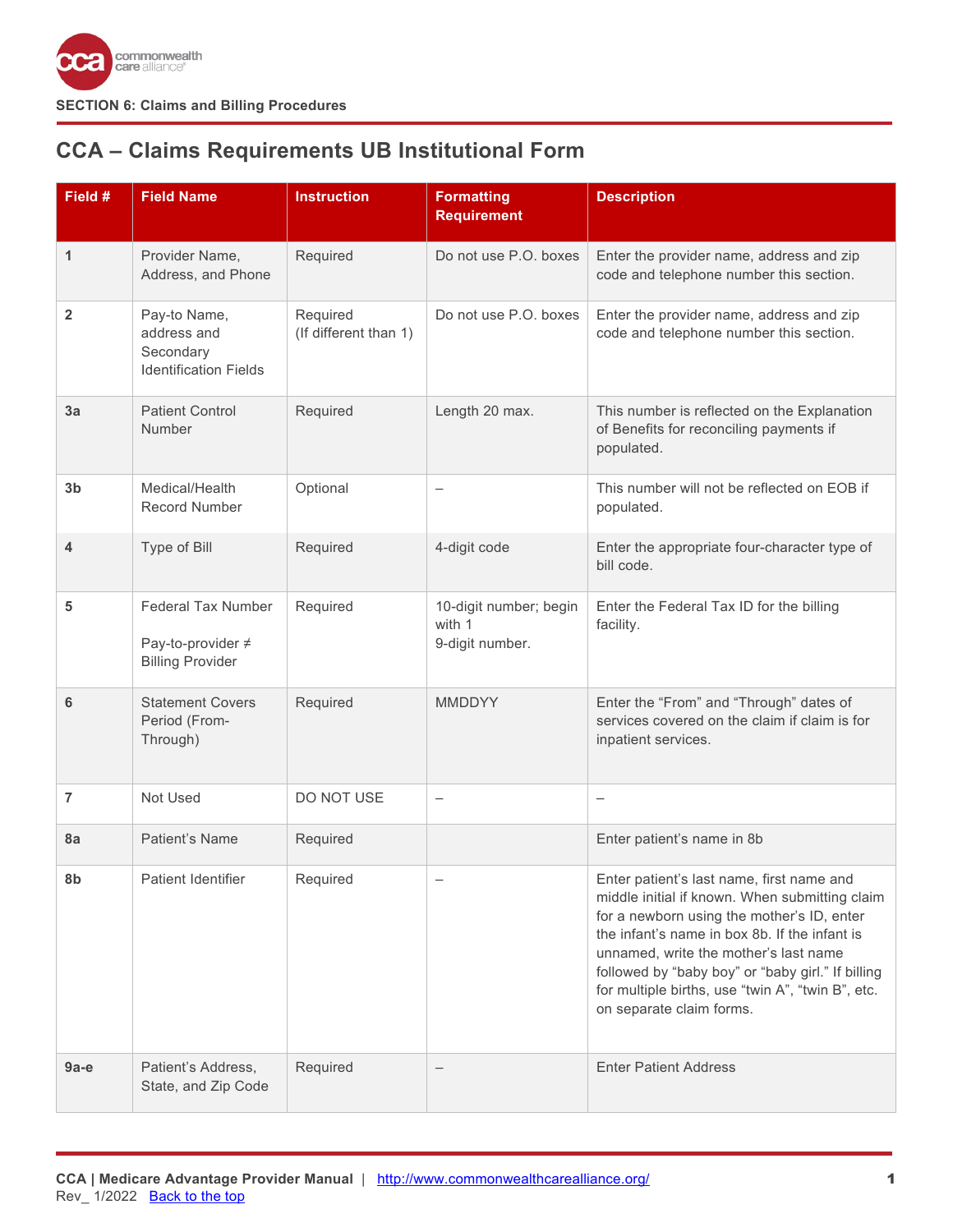

| Field #   | <b>Field Name</b>                                            | <b>Instruction</b>          | <b>Formatting</b><br><b>Requirement</b>    | <b>Description</b>                                                                                                                                                                                                                                                                                                                                                                                                                                                                                                                                                                                                                                                                                                                                                                                                                                                                  |
|-----------|--------------------------------------------------------------|-----------------------------|--------------------------------------------|-------------------------------------------------------------------------------------------------------------------------------------------------------------------------------------------------------------------------------------------------------------------------------------------------------------------------------------------------------------------------------------------------------------------------------------------------------------------------------------------------------------------------------------------------------------------------------------------------------------------------------------------------------------------------------------------------------------------------------------------------------------------------------------------------------------------------------------------------------------------------------------|
| 10        | Patient's Date of<br><b>Birth</b>                            | Required                    | MMDDYYYY                                   | Enter the patient's date of birth in an eight-<br>digit format, Month, Date, Year<br>(MMDDYYYY) format.                                                                                                                                                                                                                                                                                                                                                                                                                                                                                                                                                                                                                                                                                                                                                                             |
| 11        | Patient's Sex                                                | Required                    | F or M or U                                | Use the capital letter "M" for male, or "F" for<br>female or "U" for unassigned.                                                                                                                                                                                                                                                                                                                                                                                                                                                                                                                                                                                                                                                                                                                                                                                                    |
| 12        | <b>Admission Date</b>                                        | Required<br>(if applicable) | <b>MMDDYY</b>                              | Enter in a six-digit format (MMDDYY), enter<br>the date of hospital admission.                                                                                                                                                                                                                                                                                                                                                                                                                                                                                                                                                                                                                                                                                                                                                                                                      |
| 13        | <b>Admission Hour</b>                                        | Required<br>(if applicable) | Military Standard Time<br>$(00-23)$        | Enter hour of patient's admission.                                                                                                                                                                                                                                                                                                                                                                                                                                                                                                                                                                                                                                                                                                                                                                                                                                                  |
| 14        | Type of Admission                                            | Required                    | Single digit code: 1-9                     | Enter the numeric code indicating the<br>necessity for admission to the hospital. 1 -<br>Emergency 2 - Elective                                                                                                                                                                                                                                                                                                                                                                                                                                                                                                                                                                                                                                                                                                                                                                     |
| 15        | Source of Admission                                          | Required                    | Single code: 1-9; A-Z                      | If the patient was transferred from another<br>facility, enter the numeric code indicating the<br>source of transfer.<br>1 - Non-Healthcare Facility Point of Origin 2 -<br>Clinic 4 - Transfer from a Hospital (Different<br>Facility) 5 - Transfer from a Skilled Nursing<br>Facility (SNF) or Intermediate Care Facility<br>(ICF) 6 - Transfer from Another Healthcare<br>Facility 7 - Emergency Room 8 - Court/Law<br>Enforcement 9 - Information Not Available B -<br>Transfer from Another Healthcare Facility C -<br>Readmission to the same Home Health<br>Agency D - Transfer from one distinct unit of<br>the hospital to another distinct unit of the<br>same hospital resulting in a separate claim to<br>the payer E - Transfer from Ambulatory<br>Surgery Center F - Transfer from Hospice<br>and is under a hospice plan of care or<br>enrolled in a hospice program |
| 16        | Discharge Hour                                               | Required<br>(if applicable) | <b>Military Standard Time</b><br>$(00-23)$ | Enter the discharge hour. For Inpatient only.                                                                                                                                                                                                                                                                                                                                                                                                                                                                                                                                                                                                                                                                                                                                                                                                                                       |
| 17        | <b>Patient Status</b>                                        | Required                    | —                                          | <b>Enter Patient Discharge Status</b>                                                                                                                                                                                                                                                                                                                                                                                                                                                                                                                                                                                                                                                                                                                                                                                                                                               |
| $18 - 28$ | <b>Condition Codes If</b><br>Applicable Type of<br>Admission | Required<br>(if applicable) |                                            | $\overline{\phantom{0}}$                                                                                                                                                                                                                                                                                                                                                                                                                                                                                                                                                                                                                                                                                                                                                                                                                                                            |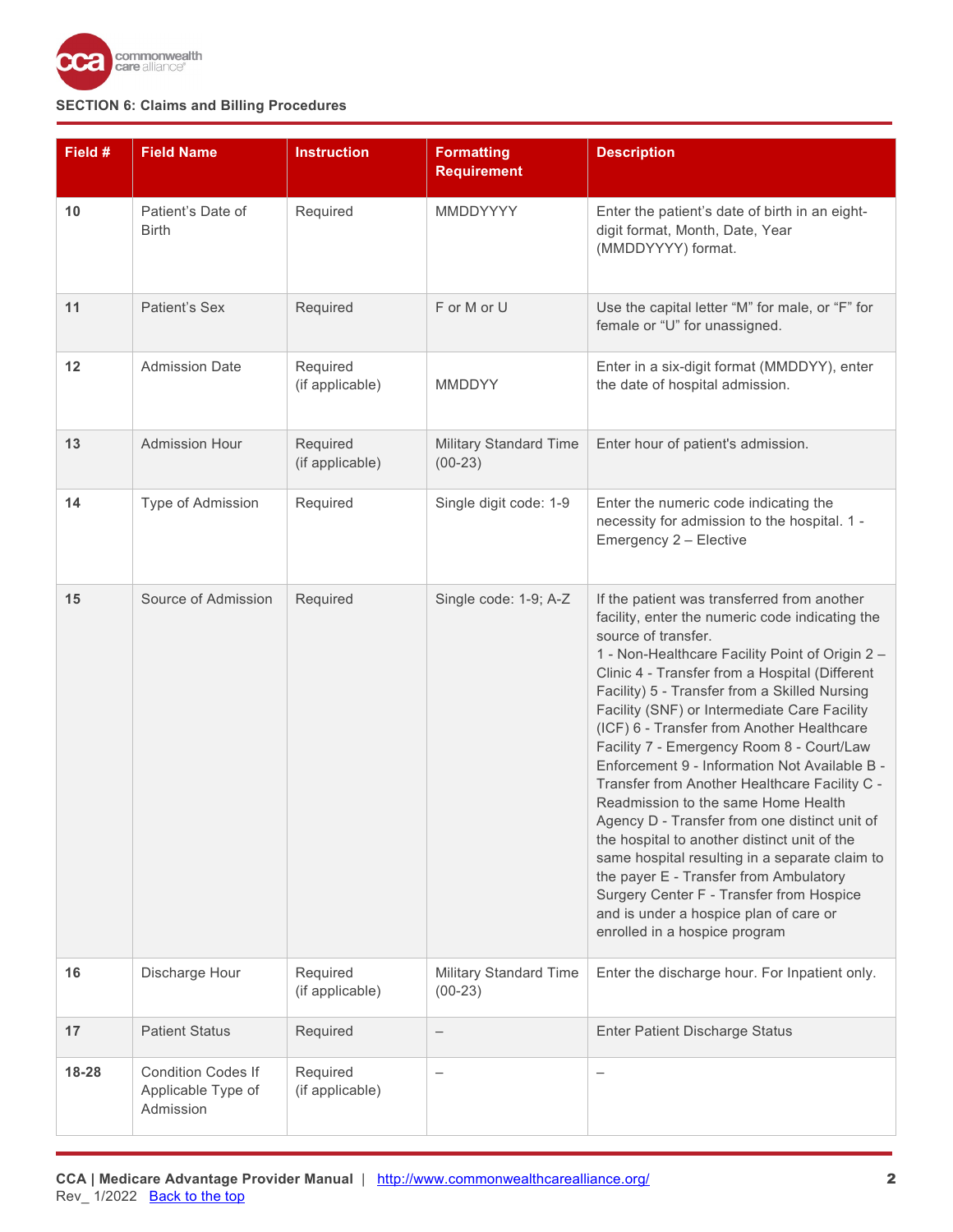

| Field #   | <b>Field Name</b>                         | <b>Instruction</b>          | <b>Formatting</b><br><b>Requirement</b> | <b>Description</b>                                                                                                                                                                                                                                                                                                                   |
|-----------|-------------------------------------------|-----------------------------|-----------------------------------------|--------------------------------------------------------------------------------------------------------------------------------------------------------------------------------------------------------------------------------------------------------------------------------------------------------------------------------------|
| 29        | <b>Accident State</b>                     | Optional                    | 2-digit abbreviation                    | If visit or stay is related to an accident, enter<br>in which state accident occurred.                                                                                                                                                                                                                                               |
| 30        | Not Used                                  | DO NOT USE                  | $\qquad \qquad -$                       | $\overline{\phantom{0}}$                                                                                                                                                                                                                                                                                                             |
| $31 - 34$ | <b>Occurrence Codes</b><br>and Dates      | Required<br>(if applicable) | <b>MMDDYYYY</b>                         | Enter the codes and associated dates that<br>define the significant even related to the<br>claim. Occurrence Codes covered by SFHP:<br>01 - Auto Accident 02 - No Fault Insurance<br>Involvement - Including Auto Accident/Other<br>03 - Accident/Tort Liability 04 - Employment<br>Related 05 - Other Accident 06 - Crime<br>Victim |
| 35-36     | Occurrence Span<br><b>Codes and Dates</b> | Required<br>(if applicable) | MMDDYYYY                                | Enter Occurrence Span Codes and Dates                                                                                                                                                                                                                                                                                                |
| 37        | Not Used                                  | DO NOT USE                  | $\overline{\phantom{m}}$                | $\overline{\phantom{m}}$                                                                                                                                                                                                                                                                                                             |
| 38        | Responsible Party<br>Name and Address     | Required<br>(if applicable) |                                         | Enter the name and address of the party<br>responsible for payment if different from<br>name in box 50                                                                                                                                                                                                                               |
| $39 - 41$ | Value Codes and<br>Amounts                | Required<br>(if applicable) |                                         | <b>Enter Value Codes and Amounts</b>                                                                                                                                                                                                                                                                                                 |
| 42        | Revenue Code                              | Required                    | 4-digit code                            | Enter the four-digit revenue code for the<br>services provided, e.g. room and board,<br>obstetrics, etc.                                                                                                                                                                                                                             |
| 43        | <b>Revenue Description</b>                | Required<br>(if applicable) |                                         | Identify the description of the particular<br>revenue code in box 42 or HCPCS code in<br>box 44. Include NDC/UPN Codes here, when<br>applicable.                                                                                                                                                                                     |
| 44        | CPT/HCPCS only                            | Required<br>(if applicable) |                                         | Enter the applicable HCPCS codes and<br>modifiers. For outpatient billing do not bill a<br>combination of HCPCS and Revenue codes<br>on the same claim form. When billing for<br>professional services, use CMS 1500 form.                                                                                                           |
| 45        | <b>Service Dates</b>                      | Required                    | <b>MMDDYYYY</b>                         | Enter the service date in MMDDYY format for<br>outpatient billing.                                                                                                                                                                                                                                                                   |
| 46        | Units of Service                          | Required                    | $\overline{\phantom{0}}$                | Enter the actual number of times a single<br>procedure or item was performed or provided<br>for the date of service.                                                                                                                                                                                                                 |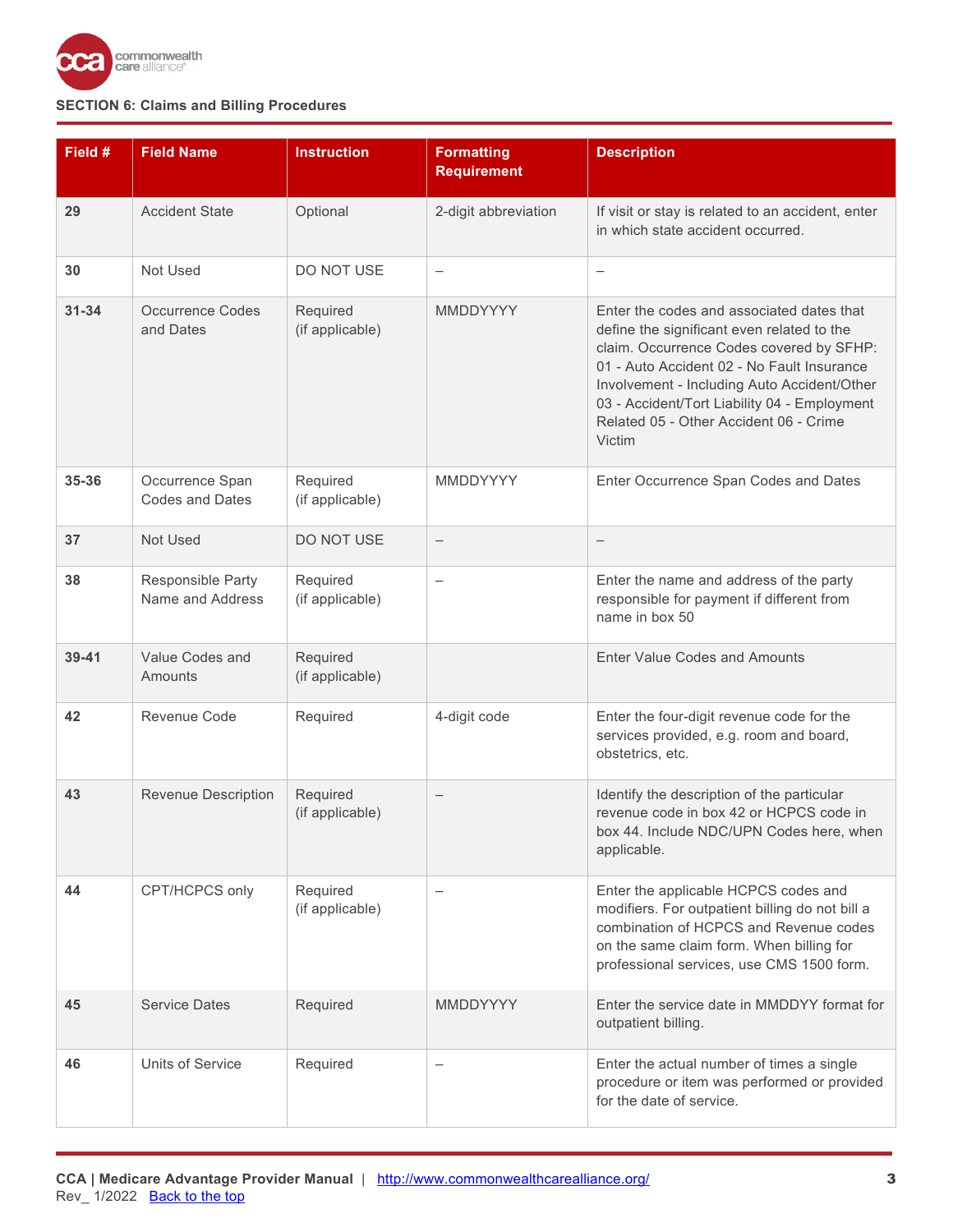

| Field # | <b>Field Name</b>                                           | <b>Instruction</b> | <b>Formatting</b><br><b>Requirement</b> | <b>Description</b>                                                                                                    |
|---------|-------------------------------------------------------------|--------------------|-----------------------------------------|-----------------------------------------------------------------------------------------------------------------------|
| 47      | <b>Total Charges</b>                                        | Required           | $\qquad \qquad -$                       | Enter Total Charges (By Rev. Code)                                                                                    |
| 48      | Non-covered<br>Charges                                      | Optional           | $\overline{\phantom{0}}$                | <b>Enter Non-Covered Charges</b>                                                                                      |
| n/a     | <b>Creation Date</b>                                        | Required           | $\qquad \qquad -$                       | $\qquad \qquad -$                                                                                                     |
| n/a     | <b>Totals</b>                                               | Required           | $\overline{\phantom{m}}$                | $\qquad \qquad -$                                                                                                     |
| 49      | Not Used                                                    | DO NOT USE         | $\qquad \qquad -$                       |                                                                                                                       |
| $50a-c$ | Payer Name                                                  | Required           | $\qquad \qquad -$                       | $\qquad \qquad -$                                                                                                     |
| $51a-c$ | National Health Plan<br>Identifier                          | Optional           | $\qquad \qquad -$                       | Enter Health Plan ID                                                                                                  |
| $52a-c$ | Release of<br>Information<br>Certification Indicator        | Required           | —                                       | Check Yes or No                                                                                                       |
| $53a-c$ | Assignment of<br><b>Benefits Certification</b><br>Indicator | Required           | $\overline{\phantom{0}}$                | Check Yes or No                                                                                                       |
| $54a-c$ | <b>Prior Payments</b>                                       | Optional           | $\overline{\phantom{0}}$                | Enter any prior payments received from Other<br>Coverage in full dollar amount.                                       |
| $55a-c$ | <b>Estimated Amount</b>                                     | Optional           | $\qquad \qquad -$                       | <b>Enter Estimated Amount Due</b>                                                                                     |
| 56      | National Provider ID<br>(NPI)                               | Required           | 10-digit number                         | Enter NPI number                                                                                                      |
| $57a-c$ | Other Provider ID                                           | Optional           | 10-digit number                         | <b>Enter Other Provider IDs</b>                                                                                       |
| $58a-c$ | Insured's Name                                              | Required           | $\qquad \qquad -$                       | Enter the mother's name if billing for an infant<br>using the mother's ID. If any other<br>circumstance, leave blank. |
| $59a-c$ | Patient's<br>Relationship to<br>Insured                     | Required           |                                         | Enter "03" (child) if billing for an infant using<br>the mother's Identification Number                               |
| $60a-c$ | Insured's Unique ID                                         | Required           | 9-digit character<br>9-digit number     | Enter the patient's 11-digit CCA ID number<br>as it appears in the member's ID card.                                  |
| $61a-c$ | Insurance Group<br>Name                                     | Optional           | $\qquad \qquad -$                       | <b>Enter Insured Group Name</b>                                                                                       |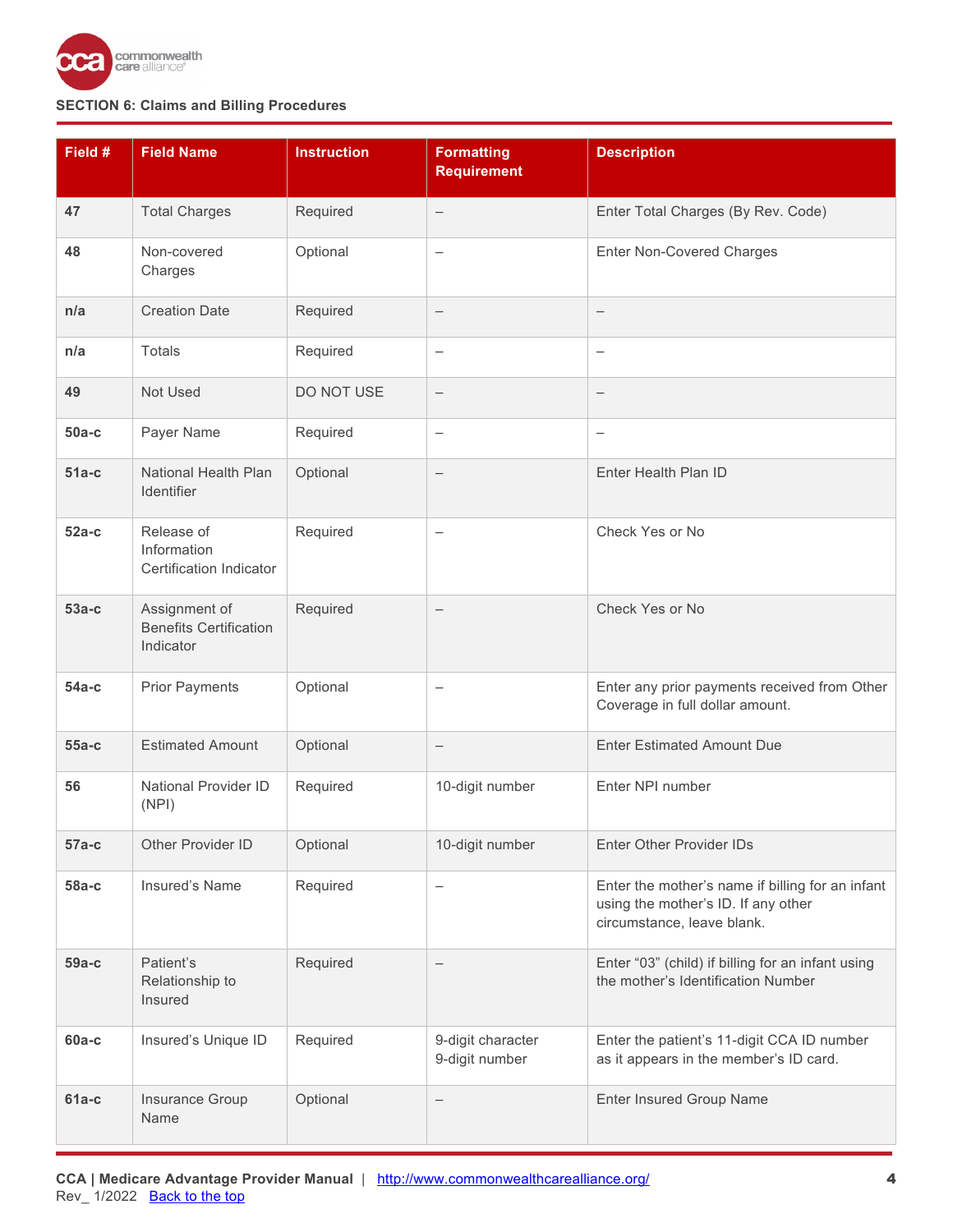

| Field #      | <b>Field Name</b>                                              | <b>Instruction</b>                                          | <b>Formatting</b><br><b>Requirement</b> | <b>Description</b>                                                                                                                                                                                    |
|--------------|----------------------------------------------------------------|-------------------------------------------------------------|-----------------------------------------|-------------------------------------------------------------------------------------------------------------------------------------------------------------------------------------------------------|
| $62a-c$      | Insurance Group<br>Number                                      | Optional                                                    | $\overline{\phantom{0}}$                | Enter Insured Group Number                                                                                                                                                                            |
| $63a-c$      | Treatment<br><b>Authorization Code</b>                         | Optional                                                    |                                         | Enter any authorizations numbers in this<br>section. It is not necessary to attach a copy of<br>the authorization to the claim. Member<br>information from the authorization must<br>match the claim. |
| 64           | <b>Document Control</b><br>Number (DCN)                        | Required for<br>correction or<br>voiding of a claim<br>only | $\overline{\phantom{0}}$                | When the Type of Bill in box 4 ends in a 7 or<br>an 8 enter the Claim ID number of the claim<br>you are requesting to correct or void. This<br>can be found on your Remittance Advice                 |
| 65           | <b>Employer Name</b>                                           | Optional                                                    | $\qquad \qquad -$                       | <b>Enter Employer Name</b>                                                                                                                                                                            |
| 66           | Diagnosis and<br>Procedure Code<br>Qualifier ICD<br>Indicator: | Required                                                    | 9-digit number OR<br>10-digit AN        | Enter:<br>9-ICD-9-CM Diagnosis<br>0-ICD-10-CM Diagnosis                                                                                                                                               |
| 67           | Principle Diagnosis<br>Code                                    | Required                                                    | 10-digit AN                             | Enter all letters and/or numbers of the ICD-9<br>CM code for the primary diagnosis including<br>the fourth and fifth digit if present                                                                 |
| 67A-Q        | Other Diagnosis<br>Code (including POA<br>Codes)               | Required<br>(if applicable)                                 | 10-digit AN                             | Enter all letters and/or numbers of the<br>secondary ICD-9 CM code including fourth<br>and fifth digits if present. Do not enter a<br>decimal point when entering the code.                           |
| 68           | Not Used                                                       | <b>DO NOT USE</b>                                           | $\qquad \qquad -$                       |                                                                                                                                                                                                       |
| 69           | <b>Admitting Diagnosis</b>                                     | Required<br>(if applicable)                                 | 10-digit AN                             | Enter Admitting Diagnosis Code                                                                                                                                                                        |
| <b>70A-C</b> | Patient's Reason for<br>Visit                                  | Required<br>(if applicable)                                 | 10-digit AN                             | Enter Patient's Reason for Visit Code                                                                                                                                                                 |
| 71           | Prospective Payment<br>System (PPS) Code                       | Optional                                                    | -                                       | Enter PPS Code                                                                                                                                                                                        |
| 72           | External Cause of<br>Injury (ECI) Code                         | Optional                                                    | 10-digit AN                             | Enter External Cause of Injury Code                                                                                                                                                                   |
| 73           | Not Used                                                       | DO NOT USE                                                  | $\overline{\phantom{0}}$                | $\overline{\phantom{0}}$                                                                                                                                                                              |